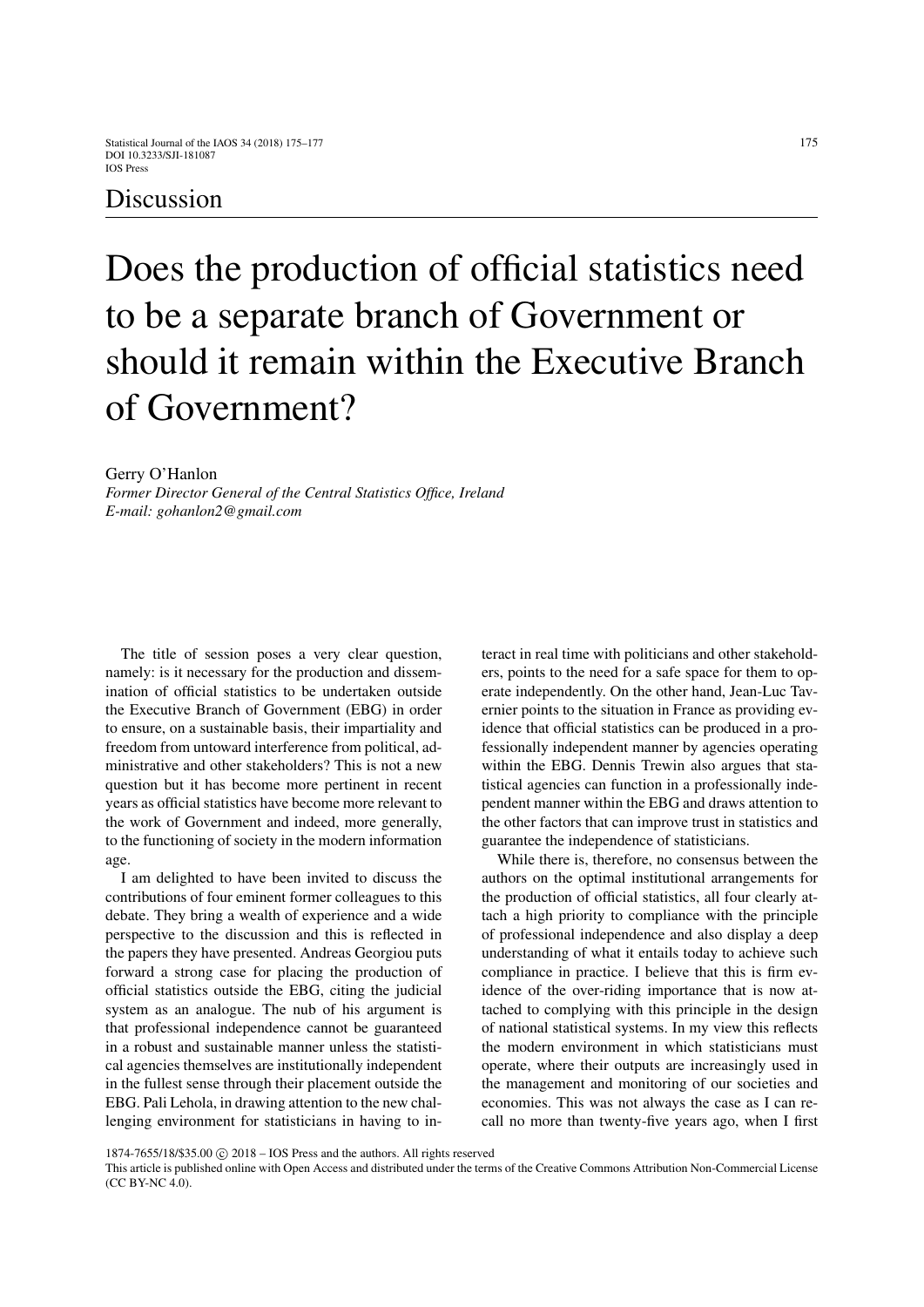engaged intensively with these concepts, that the focus was very much on narrower technical concepts such as scientific or statistical independence. The principle of professional independence goes beyond the focus on technical issues, such as the choice of sources and methods, to include the interactions and the relationships with key stakeholders, notably government and policy makers. It is this wider concept of independence that we must keep in mind when we consider the question posed in the session.

In essence, the question is around identifying the best institutional arrangements for statistical agencies in order to ensure that they can comply to the fullest extent in a sustainable manner with the statistical principle of professional independence. To address this question, it is perhaps useful at the outset to look in broad outline at the institutional arrangements that currently apply, or conceivably could apply, in respect of the organization of the production official statistics. I would identify the following four options:

- 1. NSI (and other producers) part of Ministries (accountable to Minister)
- 2. NSI a separate independent agency within EBG accountable to Government
- 3. NSI a separate independent agency within EBG accountable to Parliament
- 4. NSI a separate independent agency outside EBG

Most National Statistical Institutes (NSIs) fit into one of the first three categories above while the fourth is what is proposed as the ideal by Andreas Georgiou. For example, INSEE in France and the ABS in Australia fall into the first category in that they are linked to the Minister of Economy and Finance in France and the Minister for Treasury in Australia. The CSO in Ireland, where the Office is under the aegis of the Prime Minister, to emphasise its independence from Ministries, is an example of a category 2 NSI. ELSTAT in Greece and the ONS, reporting through the UK Statistics Authority to Parliament, fall into the third category. I am not aware of any NSI that currently could be considered as falling into category 4 so, from my perspective, implementing the proposal from Andreas Georgiou would be breaking new ground for the organisation of official statistics!

All other things being equal, it might be conjectured, in line with the reasoning put forward by Andreas Georgiou, that the degree of professional independence is directly linked to the distance that the NSI is removed institutionally from Government. Accordingly, it might be expected that the level and sustainability of professional independence should improve in moving from category 1 to category 2 to category 3 situations. Unfortunately, it is not possible to empirically test this conjecture for a number of reasons. First, it is not possible to make objective comparisons across countries because of different political, administrative, legal and cultural environments. Secondly, as suggested by Jean-Luc Tavernier and Dennis Trewin, a high level of professional independence can be achieved by category 1 NSIs so, therefore, real improvement, if any, may be very marginal and hence difficult to detect. Finally, and perhaps most importantly, other factors may have a significant influence on the degree of professional independence observed. Seltzer in his excellent [1](#page-1-0)994 paper<sup>1</sup> identified ten factors which he suggested contributed to maintaining statistical integrity. These were: 1) long tradition of statistical integrity; 2) strong links between statistical user and producer community; 3) uncensored and active journalism; 4) pre-announced schedule of release dates; 5) active professional statistical society encompassing statisticians in government, academia and industry; 6) sound civil service system; 7) laws relating to the independent status of statistical information and operations; 8) location of statistical service within the governmental structure; 9) stature and contractual status of the head of the statistical service; and 10) international support. Many of these are relevant to maintaining and sustaining professional independence and, indeed, most have been mentioned by Dennis Trewin. However, only factors 7 to 9 inclusive are directly related to the institutional status of the NSI in the context of our discussions. It would be difficult, if not impossible, to assess the combined potential impact of the other factors, either in absolute or relative terms, but I believe it is significant enough for them not to be discounted.

In short, I find it difficult to produce evidence to support the assertion by Andreas Georgiou that the independence of a statistical system outside the EBD would be "much more robust" than any system within. Furthermore, I would not agree with his assertion that *"the history of official statistics in the last 100 years is replete with better and less well-known incidents of serious challenges to the professional independence of official statistician".* Indeed, I would consider that such cases have been relatively few and far between, partic-

<span id="page-1-0"></span><sup>&</sup>lt;sup>1</sup>W. Seltzer, Politics and Statistics: Independence, Dependence or Interaction? United Nations, Department of Economic and Social Information and Policy Analysis, Working paper series No. 6. New York. 1994. Available from: https://unstats.un.org/unsd/statcom/FP-Seltzer.pdf.